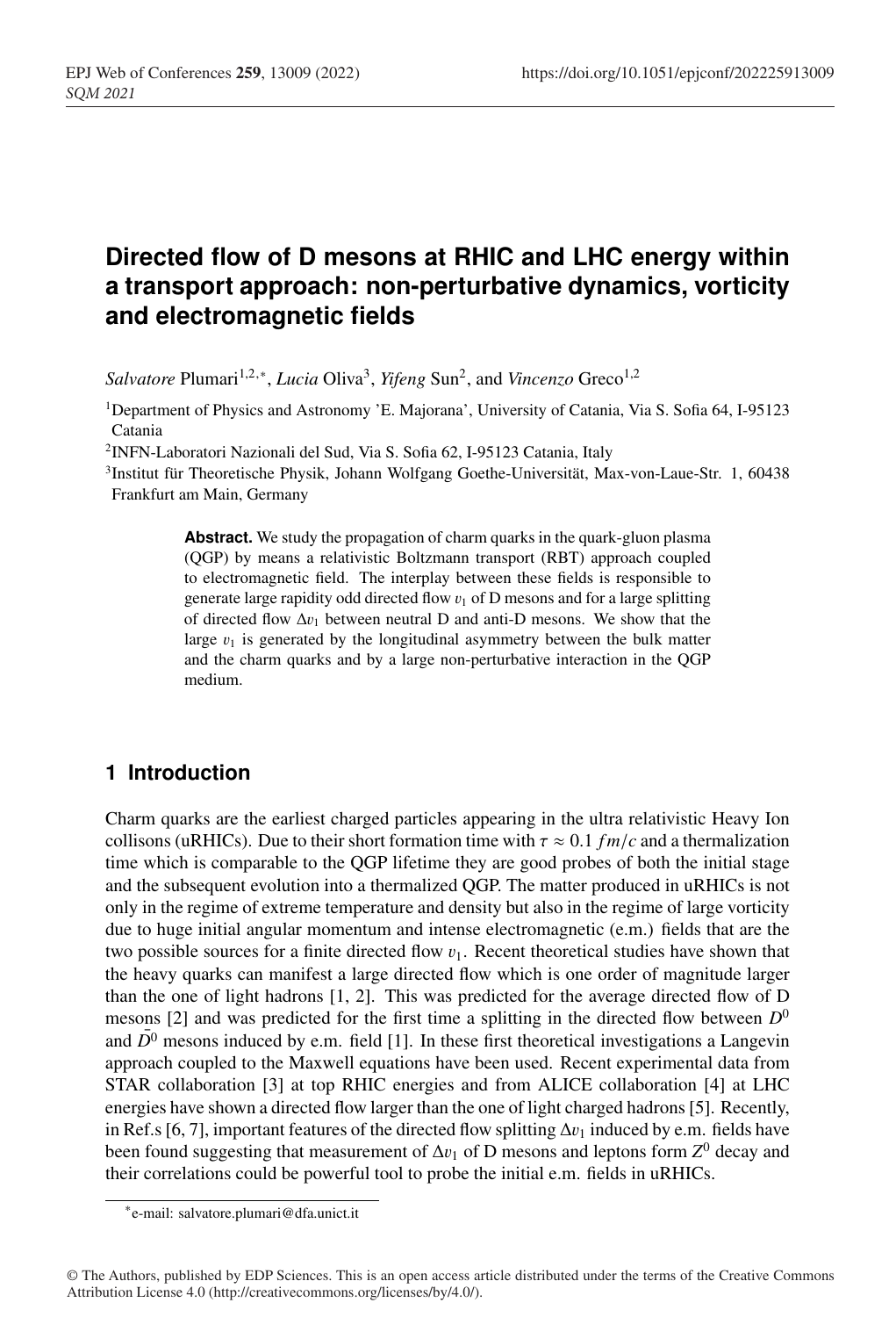#### **2 Charm quarks transport equation in the electromagnetic field**

We discuss results on the directed flow obtained within a relativistic Boltzmann transport approach developed to study the dynamics of heavy-ion collisions and recently extended to describe anisotropic flows  $v_n$  and the nuclear modification factor  $R_{AA}$  of *D* mesons [8–13]. The dynamical evolution of the QGP bulk (gluons and light quarks) as well as of charm quarks in the QGP bulk is described by the following equations:

$$
\left[p_{\mu}\partial_{x}^{\mu} + q_{j}F_{\mu\nu}(x)p^{\nu}\partial_{p}^{\mu}\right]f_{j}(x,p) = C_{22}[f_{j},f_{k}](x,p) \tag{1}
$$

$$
\left[ p_{\mu} \partial_x^{\mu} + q_Q F_{\mu\nu}(x) p^{\nu} \partial_p^{\mu} \right] f_Q(x, p) = C_{22} [f_j, f_k, f_Q](x, p) \tag{2}
$$

where  $f_{ik}(x, p)$  is the phase-space distribution function of quarks and gluons  $j, k = g, q, \overline{q}$ while  $f<sub>O</sub>(x, p)$  is the phase-space distribution function of charm quarks  $Q = c, \bar{c}$ . In the above equations the  $F_{\mu\nu}$  is the electromagnetic strength tensor of the external e.m. field. On the right-hand sides  $C_{22}$  is the collision integral accounting for  $2 \rightarrow 2$  scattering processes. We have employed a bulk with massive quarks and gluons given by a Quasi-Particle Model (QPM) [14] where quarks and gluons have a thermal masses  $m_{q,q}(T) \propto q(T)T$  tuned to reproduce the lattice QCD thermodynamics [15]. The charm quarks interact with the bulk by means of  $2 \rightarrow 2$  elastic scattering, see [12] for details of the approach used.

The e.m. field included in the transport equations are computed following Ref. [16] and the results shown have been obtained assuming a constant electrical conductivity  $\sigma_{el}$  of the QGP. The values of  $\sigma_{el}$  used are in agreement with the lattice QCD calculations [17] and correspond to typical values that can be explored in uRHICs. The total e.m. field produced by the two nuclei is obtained solving the Maxwell equations. The approach consists first to calculate the elementary e.m. fields generated by single point-like charges *e* located in the transverse plane and moving towards  $+z$  and  $-z$  respectively with speed  $\beta$  and then these field are convoluted with the transverse charge distribution of the nuclei  $\rho$  to get the total e.m. field. In Fig. 1 it is shown the time evolution of e.m. field for two different collision energies



**Figure 1.** Time evolution of  $|eE_x|$  (solid curves) and  $|eB_y|$  (dashed curves) in Au+Au collisions at  $\sqrt{\sigma_{NN}}$  = 200 GeV with *b* = 9 fm (left panel) and Pb+Pb collisions at  $\sqrt{\sigma_{NN}}$  = 5.02 TeV with *b* = 7.5 fm (right panel). The different colours correspond to different values of the electric conductivity  $\sigma_{el}$ .

at top RHIC energies (left panel) and LHC energies (right panel). The curves are for two values of the space-time rapidity:  $\eta_s = 0$  and  $\eta_s = 0.5$  and for different values of the electric conductivity as computed in lattice QCD [17]. As shown, at mid-rapidity  $\eta_s = 0$  the electric field vanishes due to symmetry while at forward and backward rapidity  $E_x$  become huge and comparable to  $B_y$ . The  $|eB_y|$  decrease by one order of magnitude in less than 1 fm/*c* and the decrease is stronger for smaller electric conductivity. On the other hand, at larger  $\eta_s$  the time evolution of the  $|eB_u|$  becomes milder.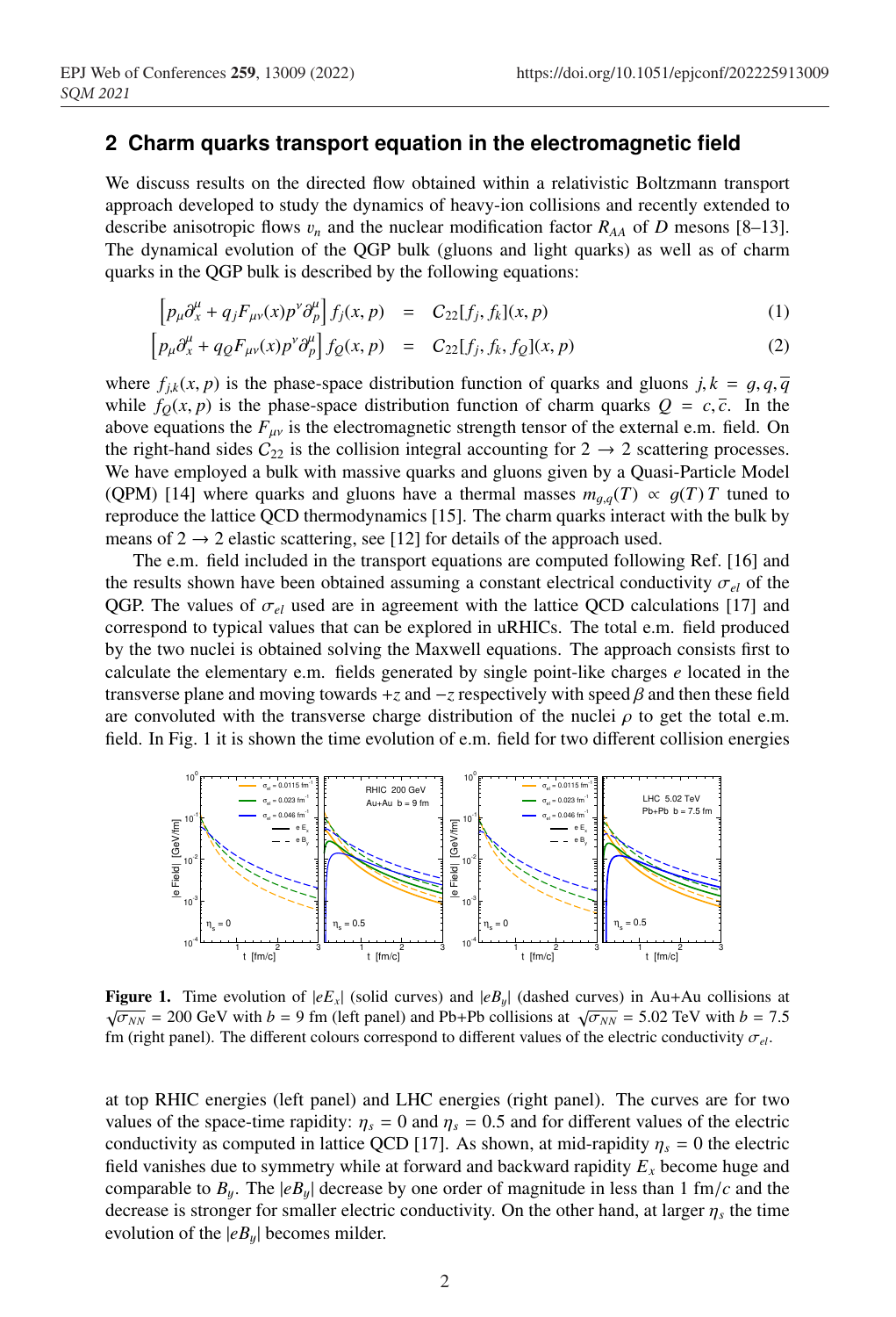In coordinate space the bulk it has been initialized by using the standard Glauber model assuming boost invariance along the longitudinal direction. In momentum space we have considered a mixture of Boltzmann-Jüttner distribution function up to transverse momentum  $p_T^{mj} = 2GeV$  at RHIC ( $p_T^{mj} = 3.5$  GeV at LHC) while mini-jet distributions as calculated by pQCD at NLO order in [18] at higher transverse momentum. The charm quark distributions are initialized in coordinate space by using  $N_{coll}$ . In momentum space we use the charm quark distribution according to the Fixed Order + Next-to-Leading Log (FONLL) calculation [19]. In a non-central collision, the system of the two incoming nuclei possesses an angular momentum *J* which depends on the collision energy and impact parameter. After the collision a fraction of the angular momentum is transferred to the plasma created which manifests in a nonzero vorticity of the system. In hydrodynamical simulations *J* has been introduced as an asymmetric initial energy density distribution in the longitudinal direction [20, 21]. We show the results obtained in [22] where similar initial conditions have been implemented in a transport approach in order to take into account the nonzero angular momentum. We show



**Figure 2.**  $v_1(y)$  of D mesons as a function of rapidity at RHIC (left) and LHC (right). In panel a) the black solid line is the case where bulk is tilted but charm distribution not while the green dot-dashed is the case where charm quark are distribuited with a tilted distribution like the bulk. The red dashed line corresponds to the case where charm quarks interact according to a pQCD interaction. In panel b) it is shown the effect of the e.m. field on the  $v_1$  of  $D^0$  meson (blue solid line) and  $\overline{D}{}^0$  meson (blue dashed line). The experimental data are taken from [3]. In panel c) the solid green line is the case where the bulk has a tilted distribution while the red dashed line is the case without vorticity with a bulk forward and backward symmetric. The experimental data are taken from [4].

how the rapidity dependence of the directed flow  $v_1$  of neutral *D* mesons is originated by the vorticity of the bulk matter coming from the initial tilted longitudinal distribution and the non-perturbative interaction of charm quarks. As shown in Fig. 2 a) if the initial charm quarks are initialized according to a tilted distribution, as done for the bulk, the large  $v_1$  of the charm quarks disappears and the final  $v_1$  is very small, see green dot-dashed lines shown in Fig. 2 a). On the other hand, the large  $v_1$  shown by the black solid line is due to a pressure gradient of the bulk to the charm quarks toward the negative *x*−direction at positive  $\eta_s$ . The effect of this pressure gradient comes from the non-perturbative interaction of the HQ with the bulk. In fact, if one keeps the non-tilted space distribution but assume a drag and diffusion of the charm quarks according to pQCD interaction one get a very small  $v_1$  as shown by the red dashed line in Fig. 2 a). The charm quark develops a finite  $v_1$  only if the initial distribution of charm quark is not tilted and charm quarks interact non-perturbatively with an interaction coming from QPM. However, in addition to this dynamics there is also a motion induced by the e.m. field produced in the collision. In Fig. 2 b) it is shown the effect of the e.m. fields on the directed flow of D mesons for Au+Au collisions at top RHIC energy. The value of the electric conductivity used is  $\sigma_{el} = 0.023$  fm<sup>-1</sup> which is the value from lattice QCD calculation